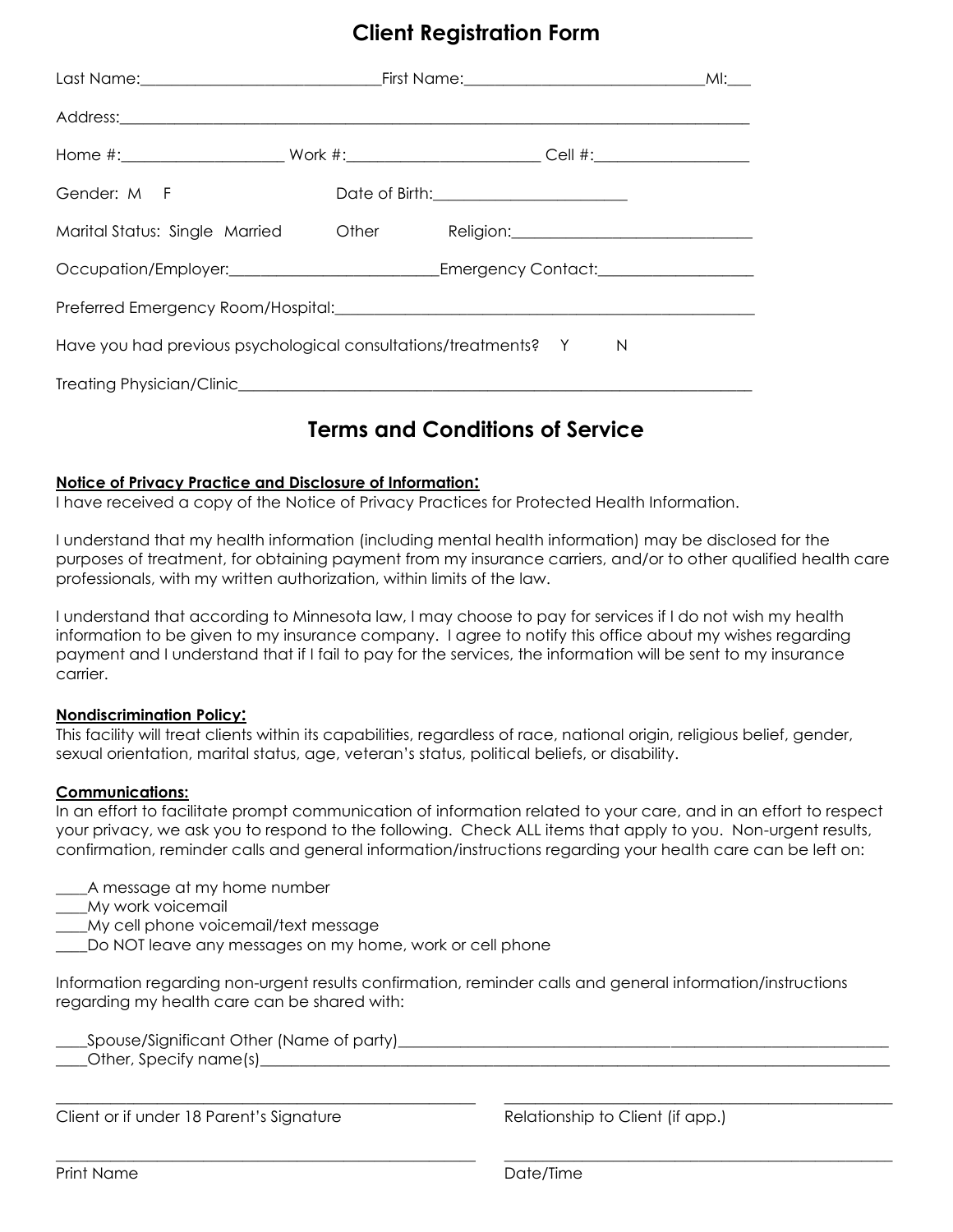## **New Client Questionnaire**

*Please complete the following questions as fully and as honestly as possible in order to help me better understand your reasons for seeking therapy and to get to know you.*

| Have you received any mental health services before?____________________________                                                                                                                                                       |  |  |  |  |
|----------------------------------------------------------------------------------------------------------------------------------------------------------------------------------------------------------------------------------------|--|--|--|--|
|                                                                                                                                                                                                                                        |  |  |  |  |
| When and where did you receive the above service(s)?____________________________                                                                                                                                                       |  |  |  |  |
|                                                                                                                                                                                                                                        |  |  |  |  |
|                                                                                                                                                                                                                                        |  |  |  |  |
|                                                                                                                                                                                                                                        |  |  |  |  |
|                                                                                                                                                                                                                                        |  |  |  |  |
| As you see it, what is bothering you most right now?<br><u>Letting and the manual contract and the manual contract of the manual contract of the manual contract of the manual contract of the manual contract of the manual contr</u> |  |  |  |  |
|                                                                                                                                                                                                                                        |  |  |  |  |
|                                                                                                                                                                                                                                        |  |  |  |  |
|                                                                                                                                                                                                                                        |  |  |  |  |
| <u> 1989 - Johann Harry Harry Harry Harry Harry Harry Harry Harry Harry Harry Harry Harry Harry Harry Harry Harry</u>                                                                                                                  |  |  |  |  |
|                                                                                                                                                                                                                                        |  |  |  |  |
|                                                                                                                                                                                                                                        |  |  |  |  |
|                                                                                                                                                                                                                                        |  |  |  |  |
| What was the happiest time in you life?<br><u> What was the happiest time in you life?</u>                                                                                                                                             |  |  |  |  |
|                                                                                                                                                                                                                                        |  |  |  |  |
|                                                                                                                                                                                                                                        |  |  |  |  |
|                                                                                                                                                                                                                                        |  |  |  |  |

Please add any additional information which you feel may be important for me to know.

 $\_$  , and the set of the set of the set of the set of the set of the set of the set of the set of the set of the set of the set of the set of the set of the set of the set of the set of the set of the set of the set of th *Thank you for taking the time to complete this questionnaire.*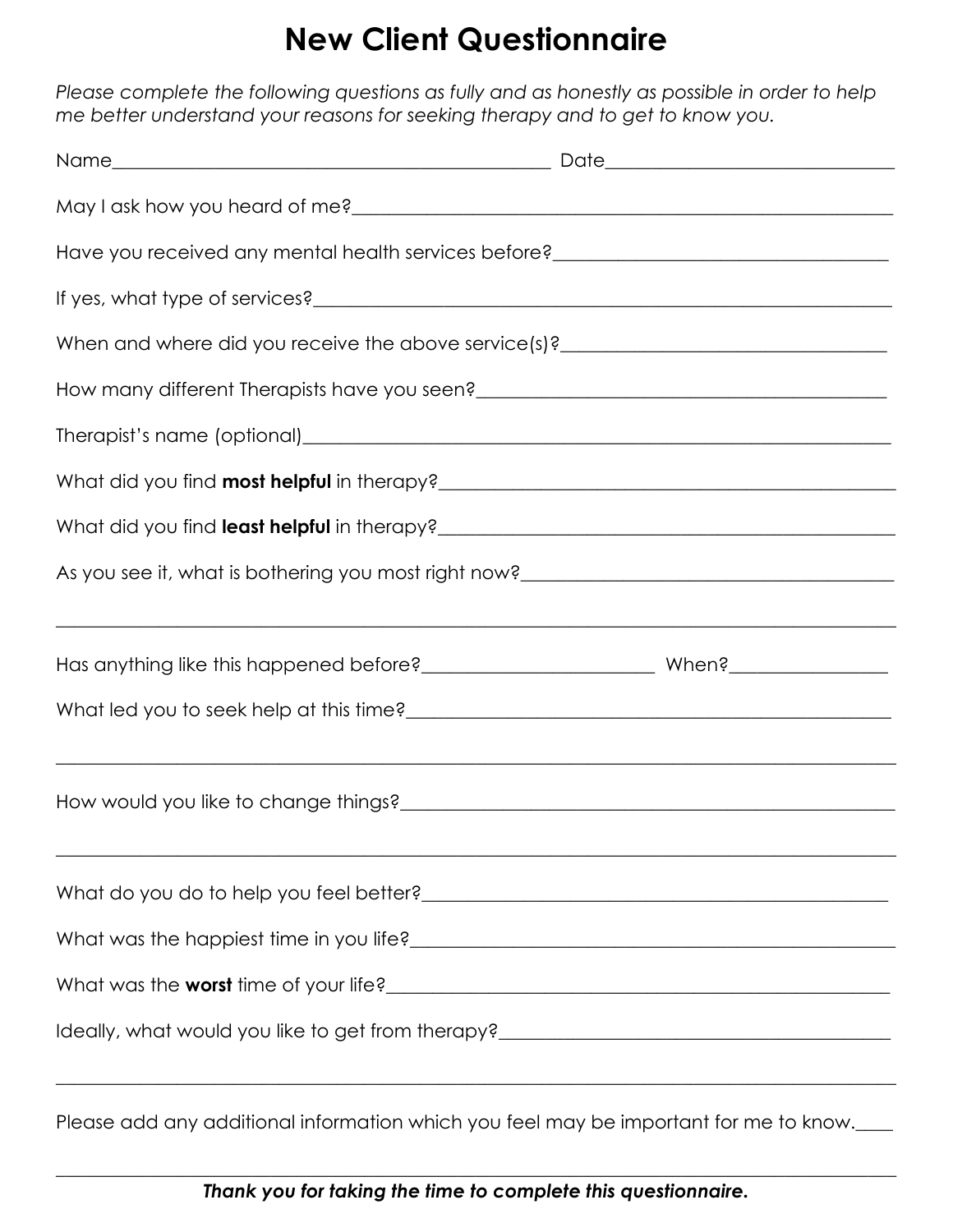# Symptom Checklist

| Client:                                                                                                                | Date:     |                   |                   |
|------------------------------------------------------------------------------------------------------------------------|-----------|-------------------|-------------------|
| Circle Yes or No if you have noticed any of the following symptoms, then please check the<br>duration of the symptoms. |           |                   |                   |
|                                                                                                                        |           | 2 weeks or longer | 2 years or longer |
| A sad or blue or depressed mood or<br>loss of interest or pleasure in all<br>or most of your usual activities?         | YES or NO |                   |                   |
| Sad mood is worse in the mornings?                                                                                     | YES or NO |                   |                   |
| Wake at least two hours before<br>your usual time of waking?                                                           | YES or NO |                   |                   |
| Decreased effectiveness or<br>productivity at school, work, or<br>home?                                                | YES or NO |                   |                   |
| Social withdrawal (less<br>involvement with friends and<br>activities)?                                                | YES or NO |                   |                   |
| Loss of interest in sex or<br>decrease in sexual drive?                                                                | YES or NO |                   |                   |
| A loss of interest or pleasure in<br>usual activities?                                                                 | YES or NO |                   |                   |
| Feelings of worthlessness or low                                                                                       | YES or NO |                   |                   |

self-esteem?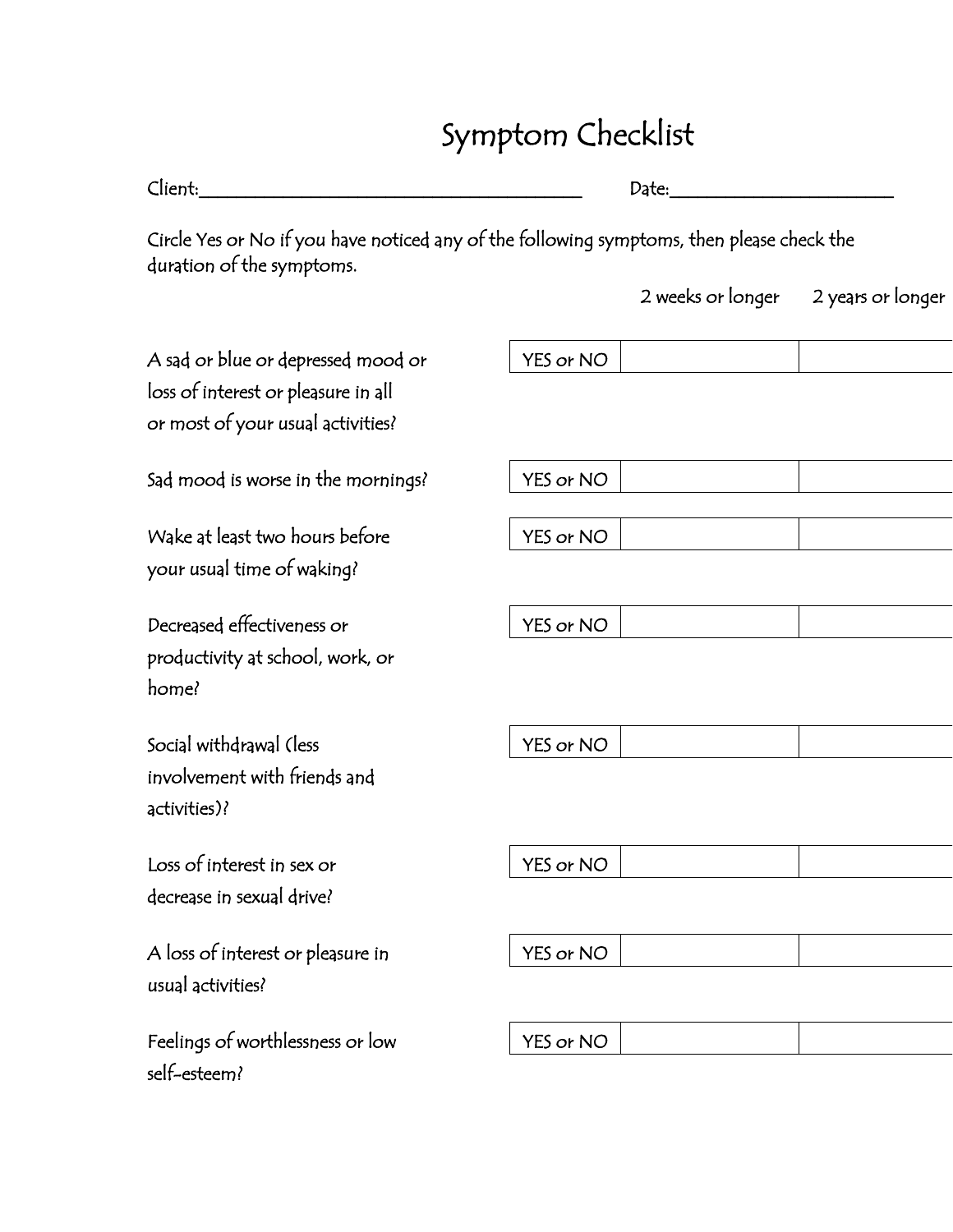Sluggish feeling (slowing down)?  $\sqrt{YS}$  or NO

Feelings of self-reproach or guilt?

Recurrent thoughts of death suicidal thoughts, wishes to be dead?

| own)? | YES or NO |
|-------|-----------|
|       |           |
|       | YES or NO |
|       |           |
|       |           |
| h,    | YES or NO |

Suicide attempts? The Material Suicide attempts?

Feeling nervous or anxious or on YES or NO edge? Any sudden feeling of fear or panic attack?

Diminished ability to think or  $|$  YES or NO concentrate, having a lot on your mind?

Irritability or excessive anger? The MES or NO

Difficulty with sleeping or  $|$  YES or NO sleeping too much?

Poor appetite or weight loss  $\vert$  YES or NO when not dieting or increased appetite or weight gain?

Making self vomit or taking The Second Second VES or NO laxatives?

Explain if necessary:

Have you experienced episodes of violence with destruction of property or assaults on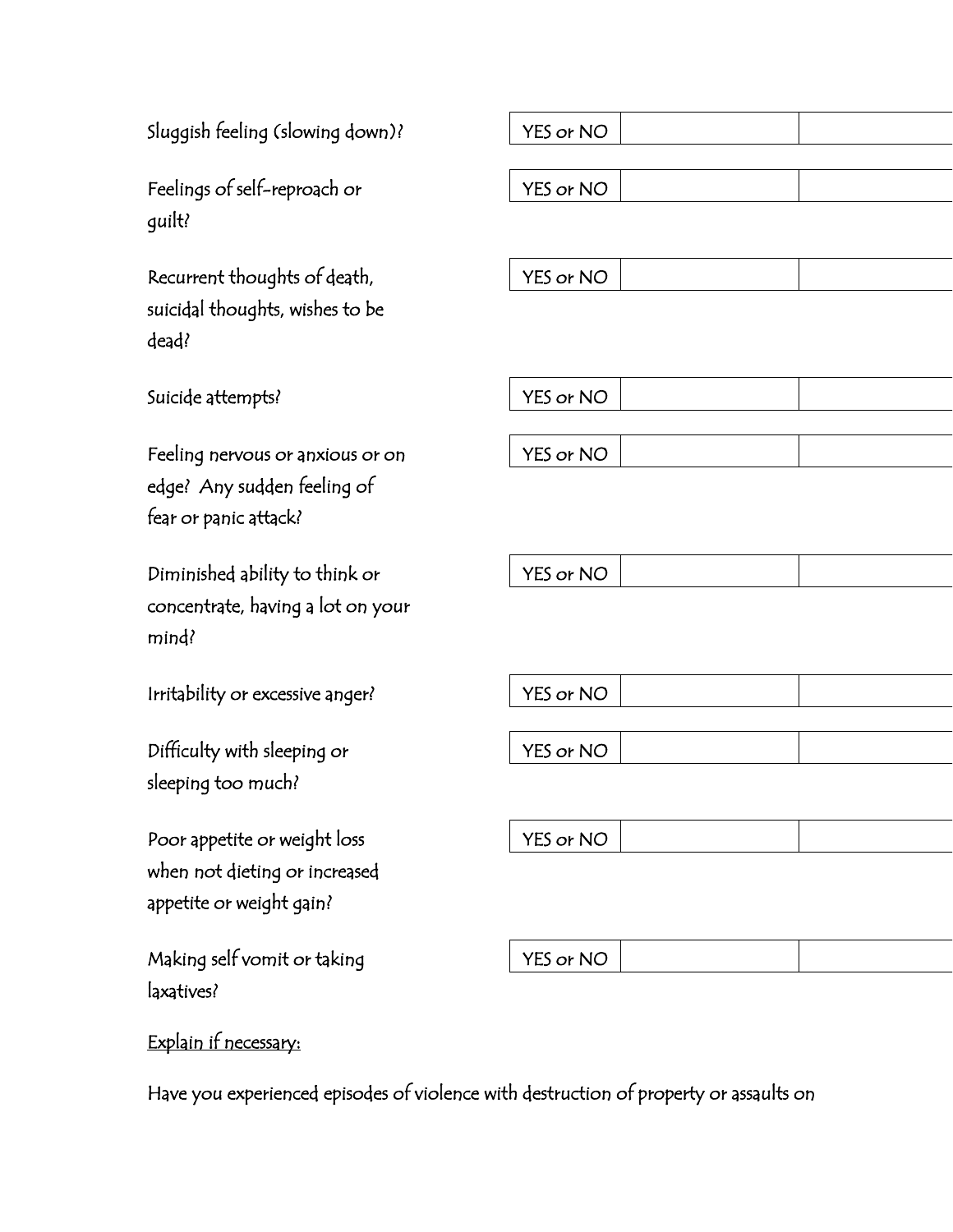other people or have you ever been arrested for this type of behavior? Yes or No

Have you been seriously troubled by impulses to gamble, steal, set fires, or behave in any way that is harmful to yourself or others? Yes or No

\_\_\_\_\_\_\_\_\_\_\_\_\_\_\_\_\_\_\_\_\_\_\_\_\_\_\_\_\_\_\_\_\_\_\_\_\_\_\_\_\_\_\_\_\_\_\_\_\_\_\_\_\_\_\_\_\_\_\_\_\_\_\_\_\_\_\_\_\_\_\_\_\_\_\_

\_\_\_\_\_\_\_\_\_\_\_\_\_\_\_\_\_\_\_\_\_\_\_\_\_\_\_\_\_\_\_\_\_\_\_\_\_\_\_\_\_\_\_\_\_\_\_\_\_\_\_\_\_\_\_\_\_\_\_\_\_\_\_\_\_\_\_\_\_\_\_\_\_\_\_

If yes, have you been arrested for any of these behaviors? Please describe.

Have you had or do you have thoughts of hurting someone else (homicidal thoughts? Yes or No

Are you aware of any problem with your sexual functioning? Yes or No

Are you troubled by fear or avoidance of any situation or object that seems excessive or unreasonable to you or that interferes with normal functioning? (Examples: Fear of flying, crowds, etc.) Yes or No

Check all of the following which have troubles you in the past month:

Shakiness **Jitters** Trembling Jumpiness Tension Muscle Aches Fatigue Unable to Relax Eye Twitch Furrowed Brow Strained Face Fidgeting Restlessness Startled Easily Sweats Agitated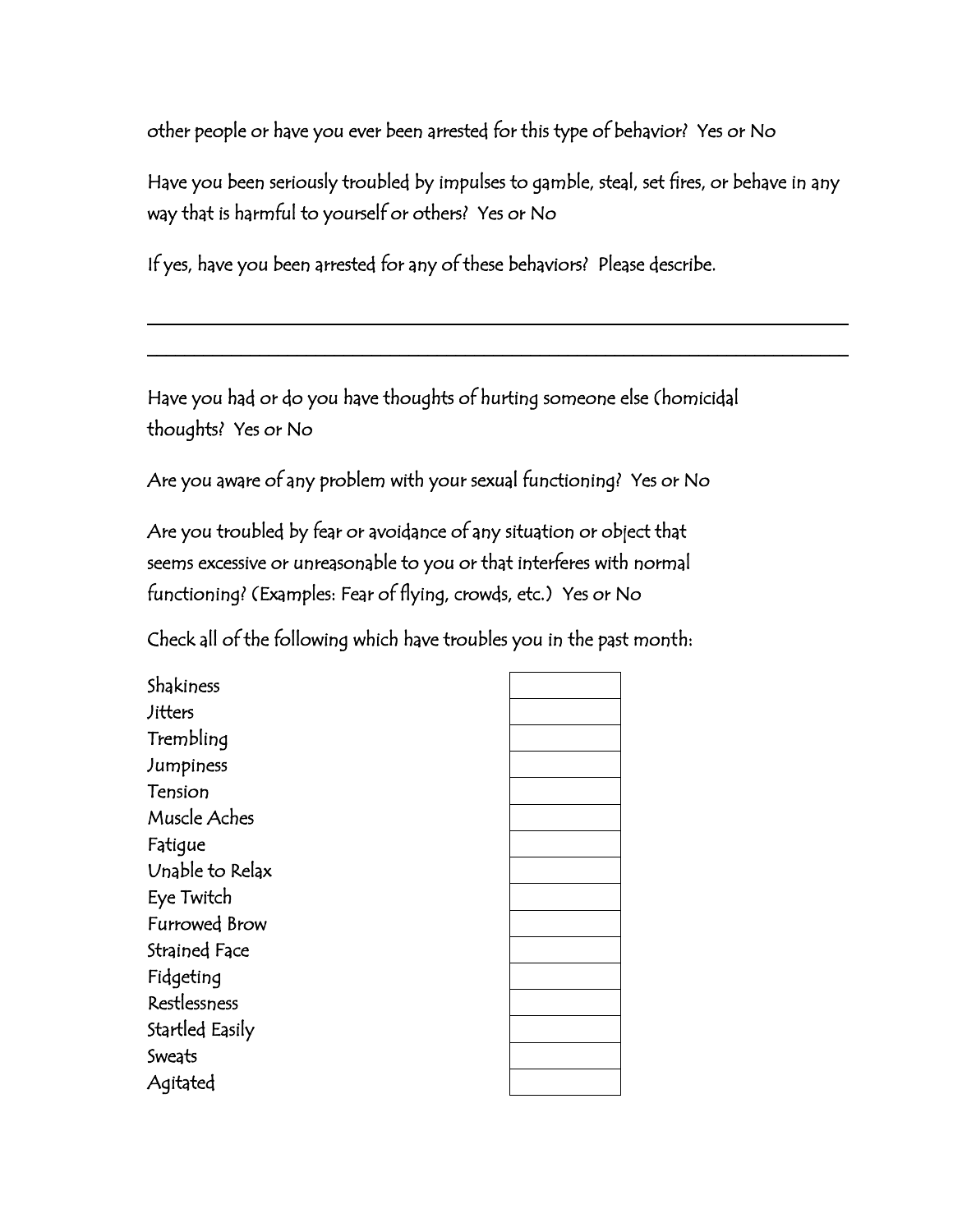| Heart Pounding or Racing                 |  |
|------------------------------------------|--|
| Cold Clammy Hands                        |  |
| Dry Mouth                                |  |
| <b>Dizziness</b>                         |  |
| Light Headedness                         |  |
| Tingling Hands or Feet                   |  |
| Upset Stomach                            |  |
| Hot or Cold Spells                       |  |
| Frequent Urination                       |  |
| Diarrhea                                 |  |
| Discomfort in Pit of Stomach             |  |
| Lump in the Throat                       |  |
| Flushing                                 |  |
| Rapid Breathing                          |  |
| Excessive Worries, Fears, or Thoughts    |  |
| Nightmares                               |  |
| Being Too Alert and Causes:              |  |
| - Difficulty in Concentration            |  |
| - Not Sleeping Well                      |  |
| – Feeling on Edge, Irritable, Impatience |  |
| <b>Back Pain</b>                         |  |
| Chest Pain                               |  |
| Headaches                                |  |
| Migraines                                |  |
| Hormonal Symptoms                        |  |

Have you been troubled significantly enough to interfere with your relationship with others, with work, with enjoyment of life in any of the following situations:

Recurrent, persistent ideas or thoughts, impulses or images that intrude on your mind and are difficult to get rid of and keep popping back in despite attempts to ignore them or make them go away? Yes or No

By repetitive behaviors that have to be performed according to certain ideas or rules, that if not done would result in an increase in tension? Yes or No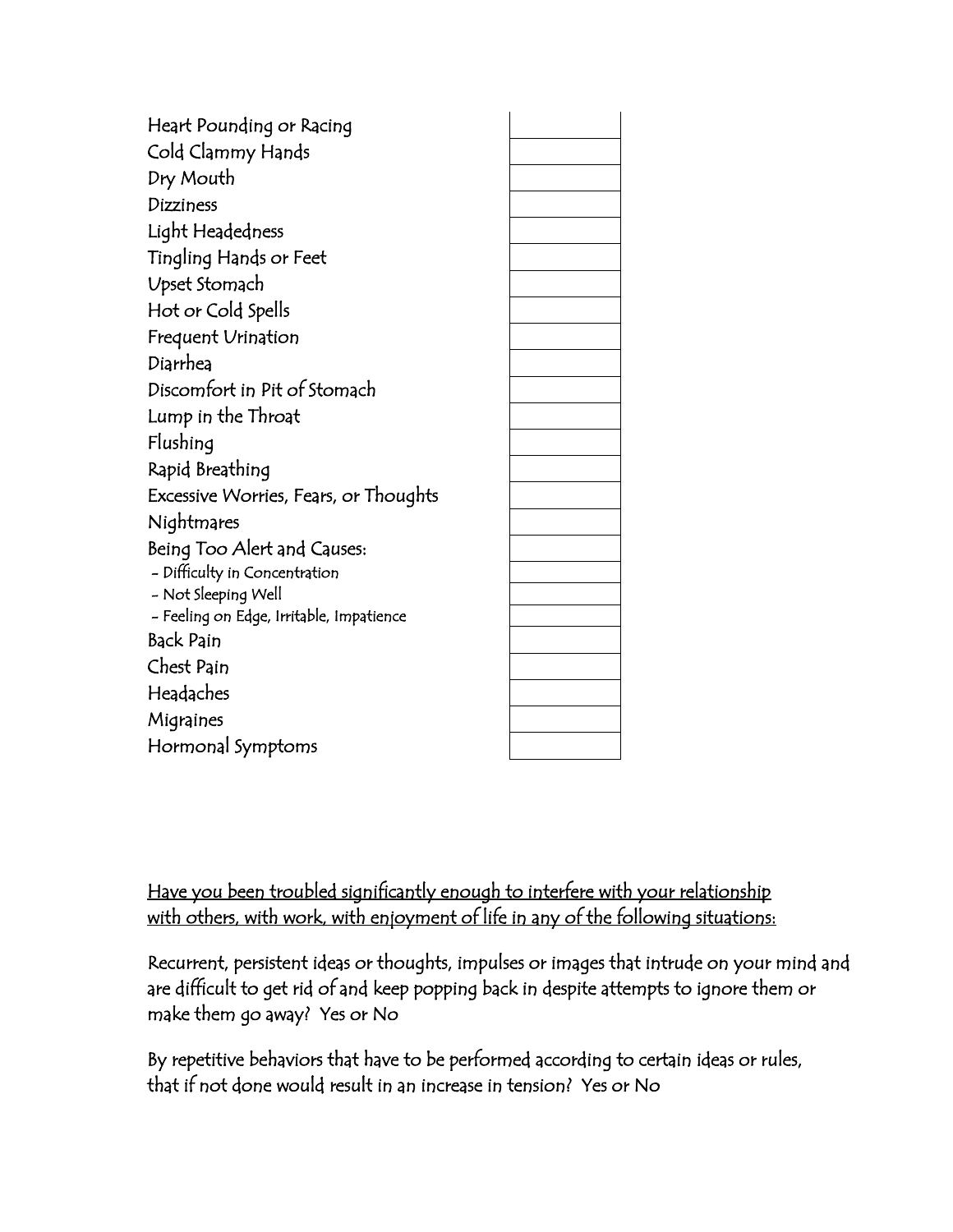Do you now or have you in the past noted any experience of voices talking about you or to you even though there are no people around? Yes or No

Have you noted any ideas that seem bizarre, strange or unusual to you that persisted or interfered with your functioning Yes or No

Do you feel that people or organizations are monitoring you, tapping your telephone or following you? Yes or No

Do you think you have a problem or have had a problem with alcohol or other chemicals prescribed or not? Yes or No

Do you think that others can read your mind or control your thoughts? Yes or No